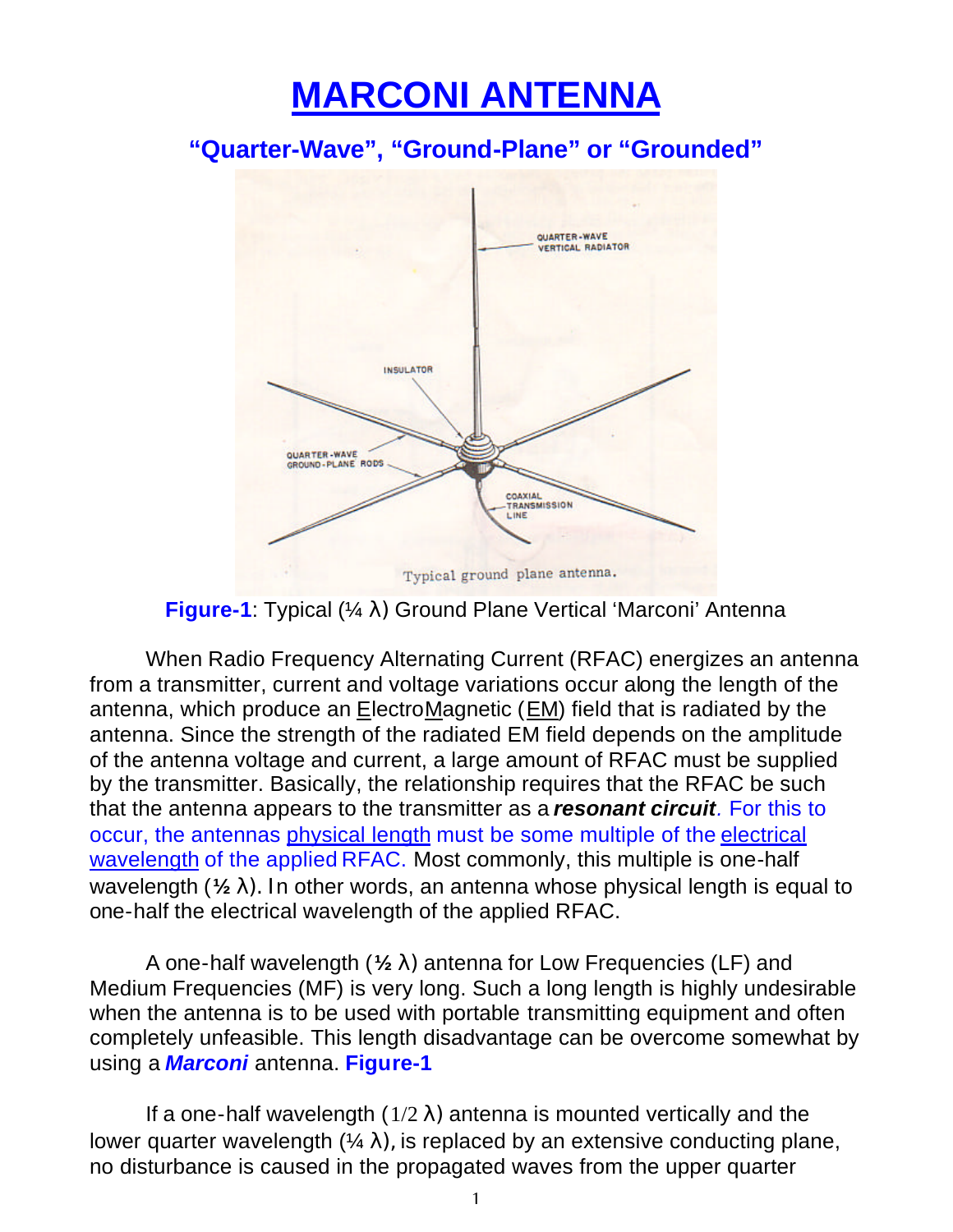wavelength ( $\frac{1}{4} \lambda$ ). In other words, the remaining one-quarter wavelength ( $\frac{1}{4} \lambda$ ), will continue to radiate much in the same way as a one-half wavelength (**½ l)** antenna, provided an extensive conducting plane is present. A practical form of such a radiating system is the Marconi antenna, in which the antenna vertical radiator provides one-quarter wavelength  $(4\lambda)$ , and the conducting plane supplies the other one-quarter wavelength  $(4\lambda)$ . The total electrical length of the Marconi antenna is then one-half wavelength (**½ l).**

*Electrically*, a Marconi antenna operates as a Hertz antenna, but *physically* **it is only a one-quarter wavelength (1/4 l) long**. This is possible because a Marconi is operated in conjunction with a *ground.* One end is fed near ground. **Thus, the ground provides a** *reflection* **of the current and voltage distribution set up in the antenna. The result is that a electromagnetic wave is emitted from the antenna and ground combination that is the same as the electromagnetic wave emitted by a** *Hertz* **antenna operated at the same frequency. Electrically, therefore, a** *Marconi* **is the same as a**  *Hertz but* **physically it is only half as long.**

**Establishment of a good ground-conducting plane is not always easily accomplished,** since the *earth ground* in many localities is dry and sandy. When this is the case, an *artificial ground* called a *counterpoise or ground plane* can be constructed. One form of a counterpoise is a system of radials with a minimum quantity of 3 or 4 and each individual radial length is one-quarter wavelength  $(4 \lambda)$  long at the resonant frequency of the antenna.

The main advantage of the Marconi antenna lies in the fact that, for any given frequency, it is much shorter than the Hertz antenna. This is of particular importance in all man-packed portable or vehicular radio installations. Typical Marconi antennas are the called "**inverted-L", the "whip", the "groundplane", and the "modified ground-plane"** antennas.

**Modified Marconi antennas are made with either a single or multiple (¼l, ½l or 5/8l) vertical radiator, and 3 or 4 one-quarter wavelength (¼ l) long radials. See Figure-2 below.**